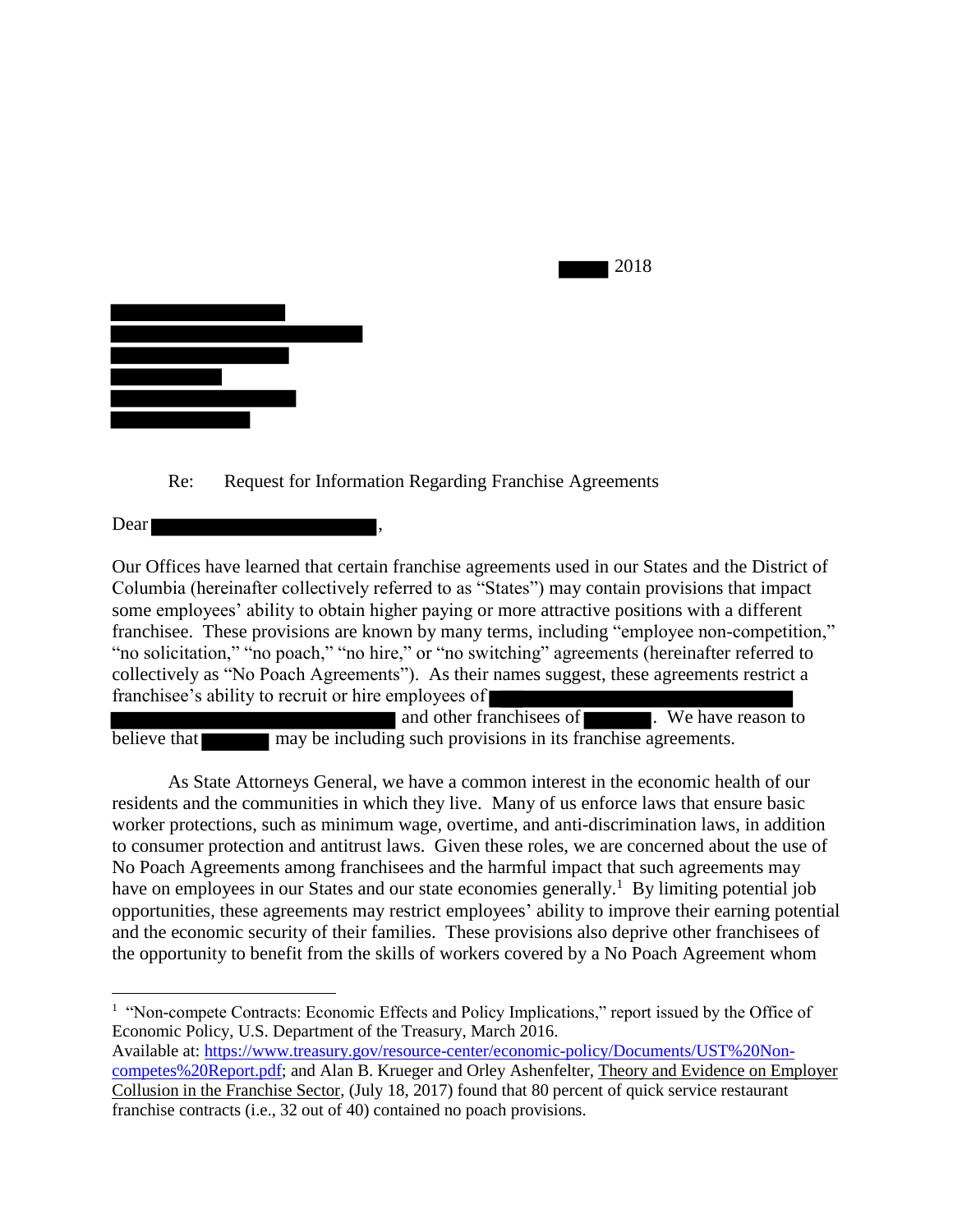they would otherwise wish to hire. When taken in the aggregate and replicated across our States, the economic consequences of these restrictions may be significant.

Given these potentially harmful impacts, we would like to gather information relating to the purpose and effects of No Poach Agreements. To that end, we request that you provide the following information and documents:

For the purposes of the below Request for Information and Request for Documents, the term "No Poach Agreement" refers to any and all language contained within franchise agreements or any other document which restricts or prevents franchisees from hiring or soliciting employees of and/or other franchisees for employment. Such language includes, but is not limited to, any "employee non-competition," "no solicitation," and/or "no hire" provisions. In addition, all requests for information and documents shall encompass the time period from January 1, 2015 to the present ("Relevant Period").

## **Requests for Information**

- 1. At any point during the Relevant Period, have franchise agreements included any language restricting employee hiring between franchise locations? If yes, when did first start including such language in its franchise agreements? Does this practice continue to the present? If this practice does not continue, when did stop the practice and why was it stopped?
- 2. What categories of employees have been subject to No Poach Agreements? Please provide in your response information about the types of positions (including job titles), whether full-time or part-time employees, as well as the hourly wage and salary ranges for such workers.
- 3. Have employees who are subject to No Poach Agreements been informed of this restriction on their mobility? If yes, when and how have they been informed?
- 4. What is the temporal scope of No Poach Agreements? What is the geographic scope?
- 5. Please identify the franchise locations currently subject to No Poach Agreements, the number and percentage of your franchises to which No Poach Agreements apply, and an estimate of the number of workers currently subject to such agreements in each of the following States: California, Illinois, Massachusetts, Maryland, Minnesota, New Jersey, New York, Oregon, Pennsylvania, Rhode Island and the District of Columbia.
- 6. Has or any of its franchisees been a party to litigation or binding arbitration involving No Poach Agreements? If yes, please provide the case name, case number, and a summary of the case status as well as resolution (if applicable).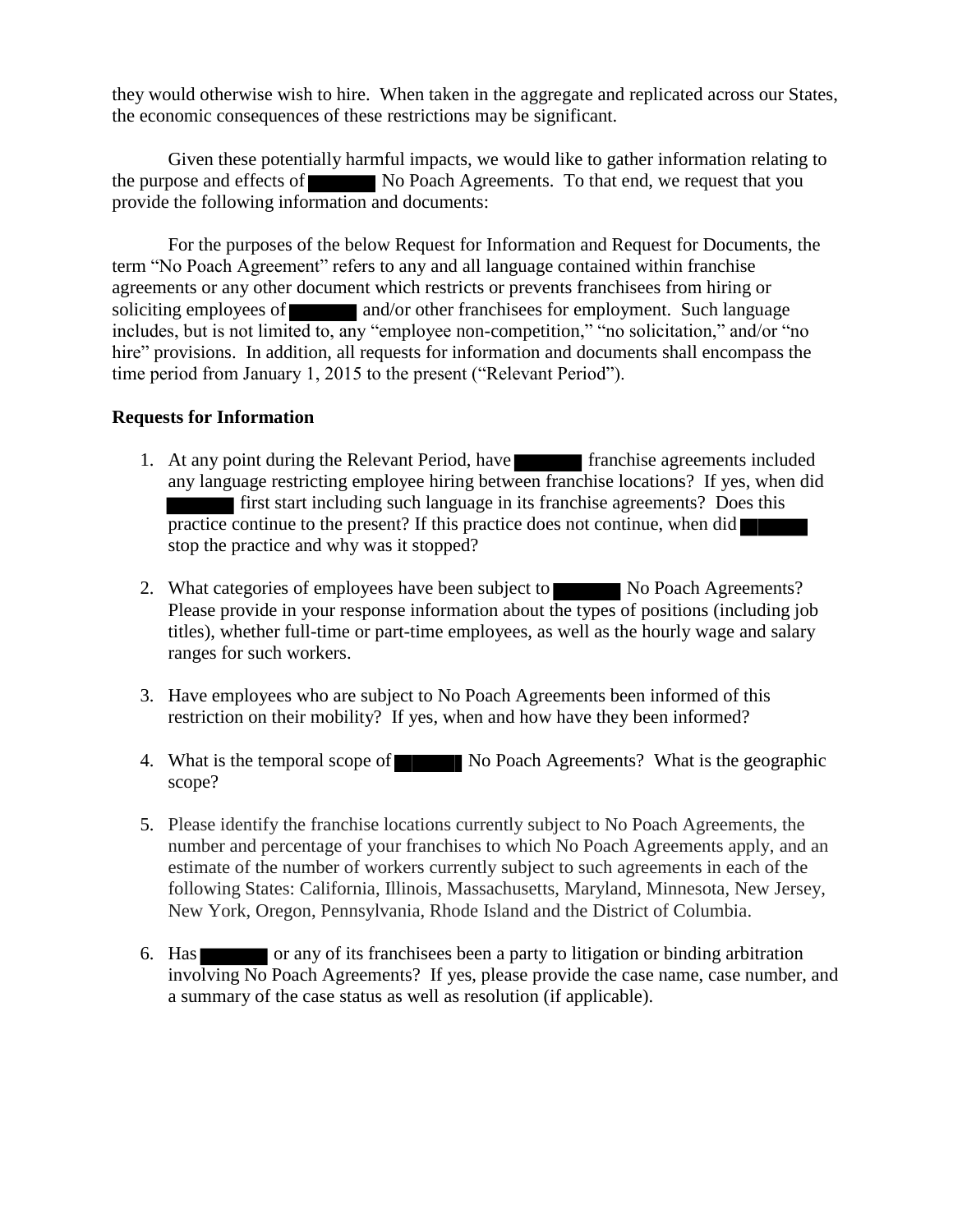## **Requests for Documents**

- 1. A copy of any and all franchise or other agreements used by that include No Poach Agreements. Please provide sample franchise agreements or other documents containing the No Poach Agreements that have been used during the Relevant Period. If the terms or language of the No Poach Agreements have changed over the course of the Relevant Period, provide a copy of each version of the No Poach Agreements that have been used.
- 2. Any and all communications, including emails, correspondence and text messages, with franchisees, separate and apart from the franchise agreement, regarding No Poach Agreements, including any practices, rules, requirements, or contract provisions used within the past three years. This request includes, but is not limited to any and all documents related to training provided to franchisees or store management regarding No Poach Agreements.
- 3. Any and all documents demonstrating the business rationale and operational need for the No Poach Agreements.
- 4. Any and all communications, including emails, correspondence and text messages, by and between , employees, and/or franchisees relating to enforcement of the No Poach Agreements, such as for any employee subject to No Poach Agreements who requested a transfer from one franchisee to another, or a new job with a franchisee while employed at another franchisee, whether that request was granted or denied, and the reasoning for such a decision.
- 5. Any and all communications, including emails, correspondence and text messages, with other franchisors concerning No Poach Agreements, or related practices, policies, rules, requirements or provisions.

We request that you provide your responses on or before August 6, 2018. Please send all written communications via email to Cynthia.Mark@state.ma.us and provide all responsive documents in an electronic format according to the delivery standards separately attached to this communication to Cynthia Mark at the address listed below.

Let us know if you have any questions, and thank you in advance for your prompt attention.

Sincerely,

Cynthia Mark Chief, Fair Labor Division Massachusetts Office of the Attorney General One Ashburton Place Boston, MA 02108 (617) 963-2626 [Cynthia.Mark@state.ma.us](mailto:Cynthia.Mark@state.ma.us)

\_\_\_\_\_\_\_\_\_\_\_\_\_\_\_\_\_\_\_\_\_\_\_\_\_\_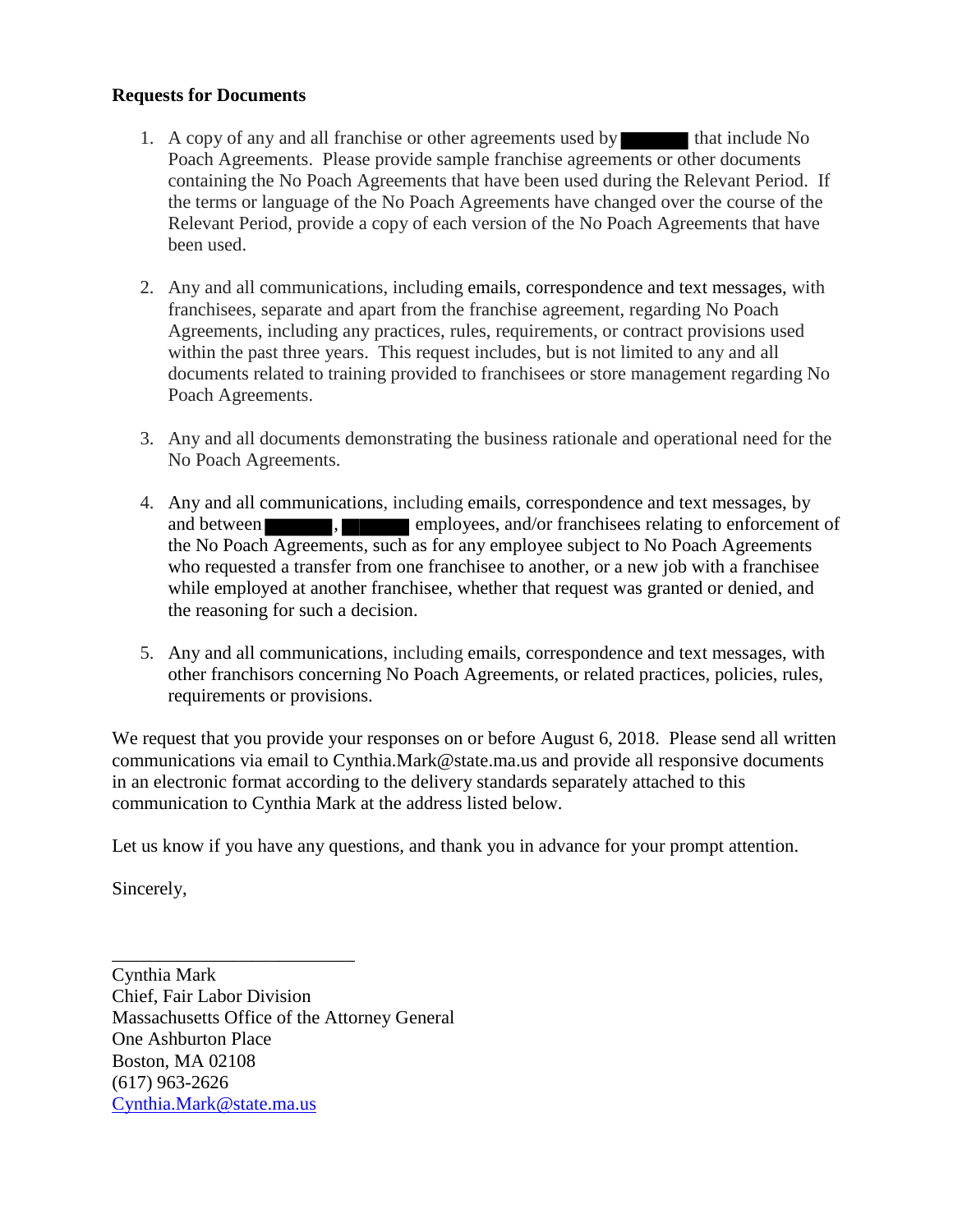$\mathcal{H}$ 

Satoshi Yanai Supervising Deputy Attorney General Underground Economy Unit California Department of Justice Office of the Attorney General 300 S. Spring Street, Suite 1702 Los Angeles, CA 90013 (213) 269-6400

Jane H. Lewis Section Chief, Office of Housing and Community Justice Office of the Attorney General for the District of Columbia 441 4th Street, Suite 630S Washington, DC 20001 Phone: (202) 727-1038 [Jane.Lewis@dc.gov](mailto:Jane.Lewis@dc.gov)

 $C$ ane R.

Jane R. Flanagan Chief, Workplace Rights Bureau Office of the Illinois Attorney General 100 W. Randolph Street, 11<sup>th</sup> Floor Chicago, IL 60601 (312) 814-4720

Leah J. Tulin Special Assistant to the Attorney General Office of the Attorney General State of Maryland 200 Saint Paul Place Baltimore, Maryland 21202 410-576-6962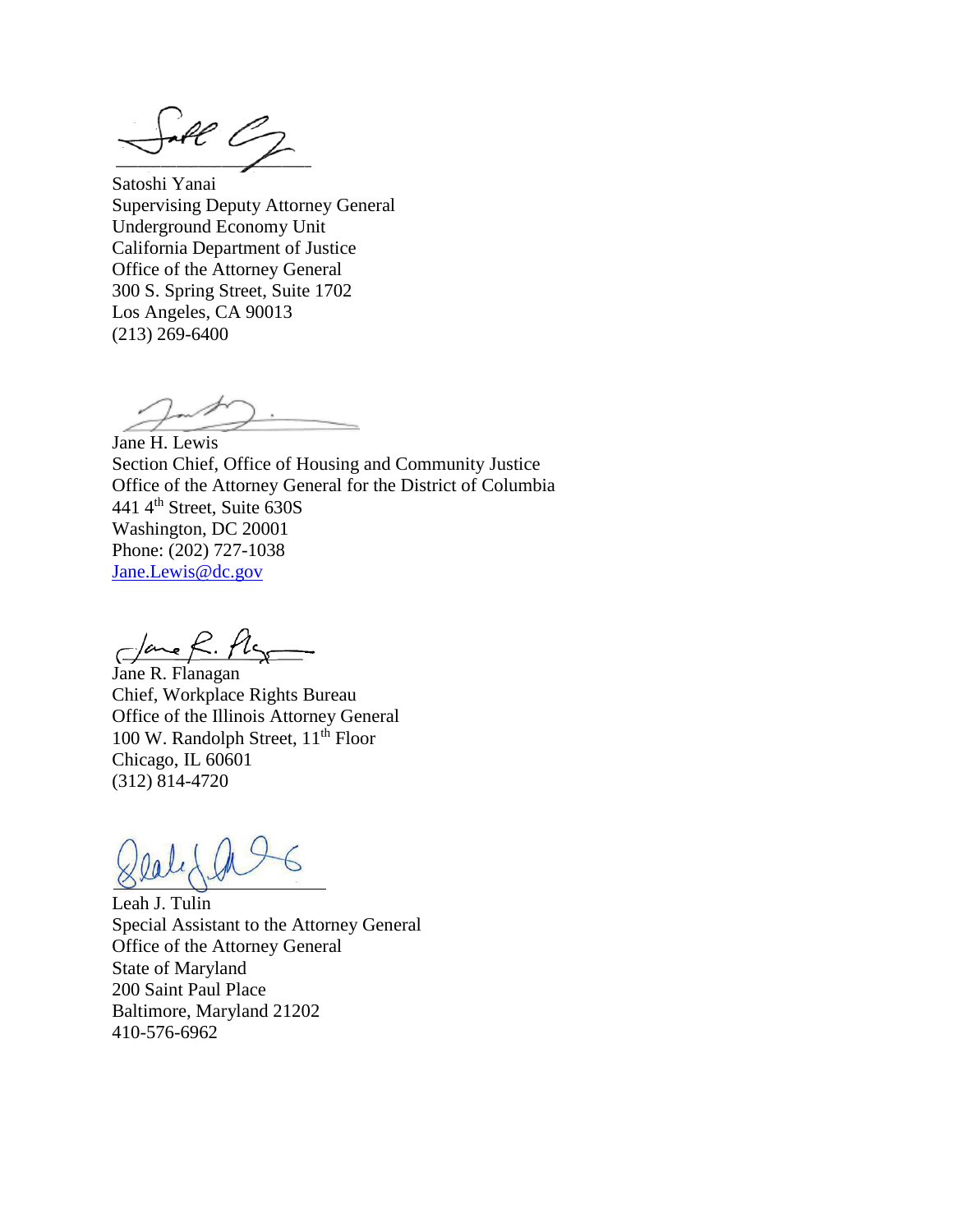Tacob Campion

Jacob Campion Assistant Attorney General Solicitor General's Division Minnesota Attorney General's Office 445 Minnesota Street, Suite 1100 St. Paul, Minnesota 55101-2128 (651) 757-1459

Jeany Teiglum

Jeremy M. Feigenbaum, Assistant Attorney General Counsel to the Attorney General Office of the New Jersey Attorney General Richard J. Hughes Justice Complex 25 Market Street, 8th Floor, West Wing Trenton, New Jersey 08625-0080 Desk: (609) 376-2690 | Cell: (609) 414-0197 [Jeremy.Feigenbaum@njoag.gov](mailto:Jeremy.Feigenbaum@njoag.gov)

he h

ReNika Moore Labor Bureau Chief New York State Office of the Attorney General 28 Liberty Street New York, NY 10005 (212) 416-6280

Tyloul

Tim Nord, Special Counsel Oregon Department of Justice 1162 Court Street NE Salem, OR 97301 Tel: (503) 934-4400 Fax: (503) 373-7067 [Tim.D.Nord@doj.state.or.us](mailto:Tim.D.Nord@doj.state.or.us)